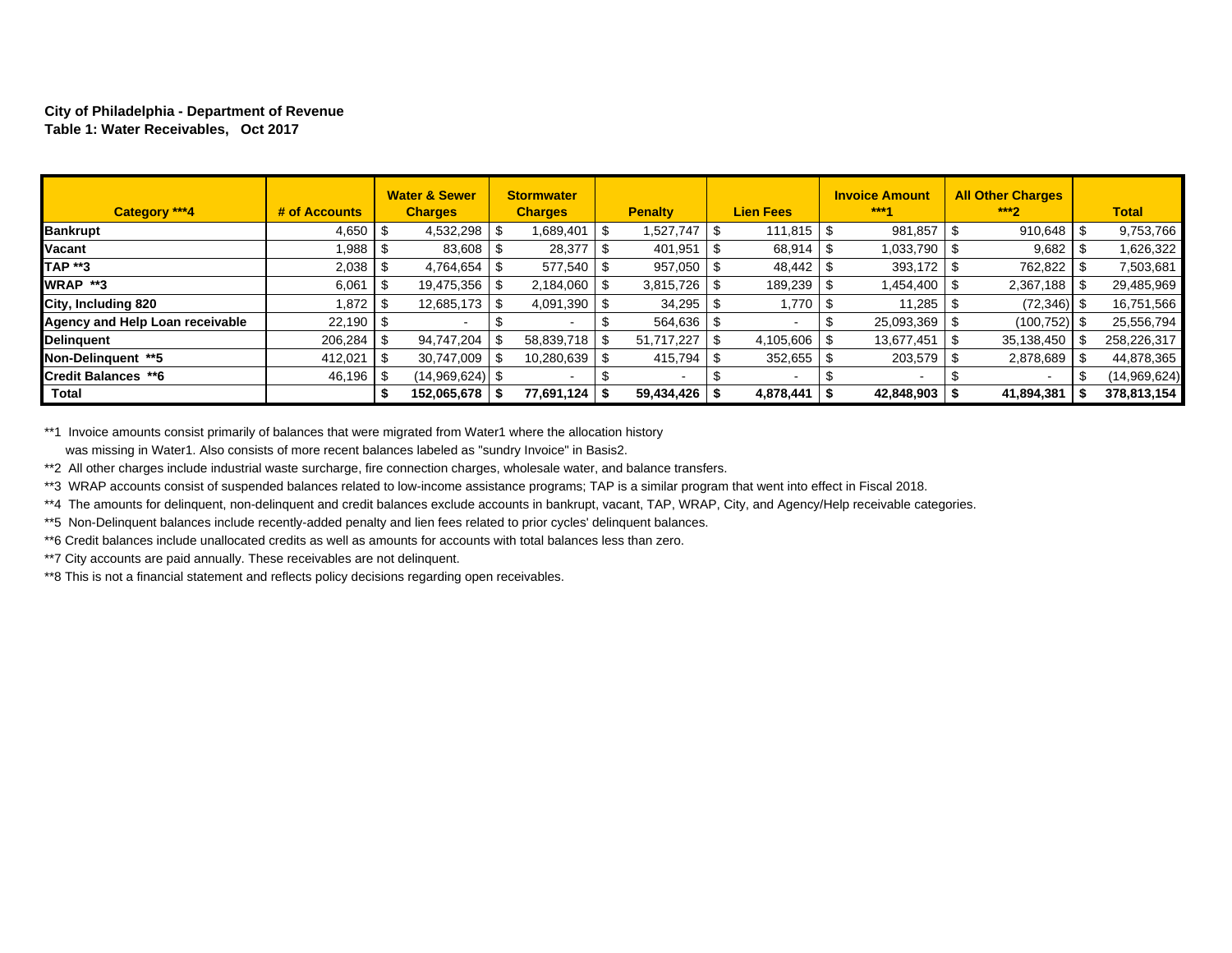## **City of Philadelphia - Department of Revenue Table 2: Comparison of Water Receivables, Oct 2017 and Sep 2017**

| <b>Category</b>            |    | <b>Oct 2017</b> |    | <b>Sep 2017</b> | <b>1 Month Difference</b> |
|----------------------------|----|-----------------|----|-----------------|---------------------------|
| <b>Bankrupt</b>            | \$ | 9,753,766       | \$ | 9,802,435       | \$<br>(48, 669)           |
| <b>Vacant</b>              | \$ | 1,626,322       | \$ | 1,628,789       | \$<br>(2, 468)            |
| TAP **3                    | \$ | 7,503,681       | \$ | 5,693,571       | \$<br>1,810,109           |
| <b>WRAP</b><br>**1         | \$ | 29,485,969      | \$ | 30,567,475      | \$<br>(1,081,506)         |
| City, Including 820        | \$ | 16,751,566      | \$ | 13,361,440      | \$<br>3,390,126           |
| Agency and Help Loan red   | \$ | 25,556,794      | \$ | 25,560,454      | \$<br>(3,660)             |
| Delinquent **2             | \$ | 258,226,317     | \$ | 258,889,854     | \$<br>(663, 537)          |
| Non-Delinquent **2         | \$ | 44,878,365      | \$ | 47,066,895      | \$<br>(2, 188, 530)       |
| <b>Credit Balances **2</b> | \$ | (14,969,624)    | \$ | (15,062,836)    | \$<br>93,212              |
| Total                      | S  | 378,813,154     | S  | 377,508,076     | \$<br>1,305,078           |

Note:

\*\*1 WRAP accounts consist of suspended balances related to low-income assistance programs.

\*\*2 These amounts exclude accounts in bankrupt, vacant, TAP, WRAP, City, and Agency/Help Loan categories.

\*\*3 TAP is a new low-income assistance program that went into effect in Fiscal 2018.

| <b>Category</b>            |    | <b>Oct 2017</b> | <b>Oct 2016</b>      | <b>1 Year Difference</b> |               |  |  |  |
|----------------------------|----|-----------------|----------------------|--------------------------|---------------|--|--|--|
| <b>Bankrupt</b>            | \$ | 9,753,766       | \$<br>8,695,798      | \$                       | 1,057,967     |  |  |  |
| <b>Vacant</b>              | \$ | 1,626,322       | \$<br>2,230,677      | \$                       | (604, 355)    |  |  |  |
| <b>TAP **3</b>             | \$ | 7,503,681       | \$                   | \$                       | 7,503,681     |  |  |  |
| <b>WRAP</b><br>**1         | \$ | 29,485,969      | \$<br>34,624,686     | \$                       | (5, 138, 718) |  |  |  |
| City, Including 820        | \$ | 16,751,566      | \$<br>17,783,781     | \$                       | (1,032,215)   |  |  |  |
| Agency and Help Loan red   | \$ | 25,556,794      | \$                   | \$                       | 25,556,794    |  |  |  |
| Delinquent **2             | \$ | 258,226,317     | \$<br>265, 153, 247  | \$                       | (6,926,930)   |  |  |  |
| Non-Delinquent **2         | \$ | 44,878,365      | \$<br>51,871,627     | \$                       | (6,993,262)   |  |  |  |
| <b>Credit Balances **2</b> | \$ | (14,969,624)    | \$<br>(13, 643, 265) | \$                       | (1,326,360)   |  |  |  |
| <b>Total</b>               | S  | 378,813,154     | \$<br>366,716,552    | \$                       | 12,096,603    |  |  |  |

## **Table 3: Comparison of Water Receivables, Oct 2017 and Oct 2016**

Note:

\*\*1 WRAP accounts consist of suspended balances related to low-income assistance programs.

\*\*2 These amounts exclude accounts in bankrupt, vacant, TAP, WRAP, City, and Agency/Help Loan categories.

\*\*3 TAP is a new low-income assistance program that went into effect in Fiscal 2018.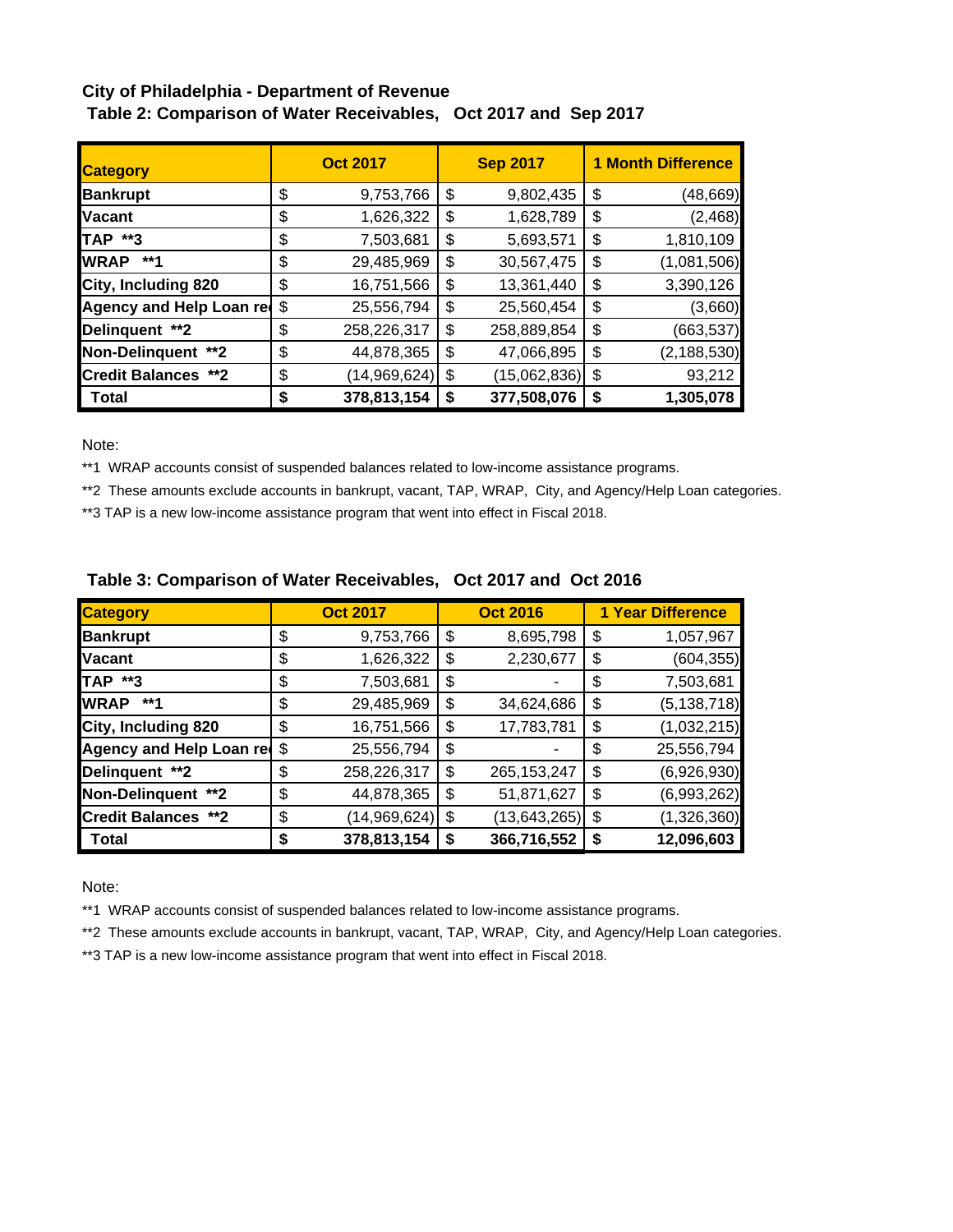## **City of Philadelphia - Department of Revenue Table 4: Aging of Delinquent Accounts, October 2017**

| Category of each delinquent bill **3  | $\frac{1}{2}$ of Accounts | <b>Water &amp; Sewer</b><br><b>Charges</b> | <b>Stormwater</b><br><b>Charges</b> | <b>Penalty</b> | <b>Lien Fees</b> | <b>Invoice Amount</b><br>$***1$ | <b>All Other</b><br>Charges **2 | <b>Total</b> |
|---------------------------------------|---------------------------|--------------------------------------------|-------------------------------------|----------------|------------------|---------------------------------|---------------------------------|--------------|
| 3 months or less                      | 180,105 \$                | 15,593,940   \$                            | 6,572,441                           | $3,787,154$ \$ | 485              | 212,975 \$                      | 2,439,063                       | 28,606,651   |
| 4 to 6 months                         | $91,669$ \$               | $6,633,242$ \$                             | 4,008,705                           | 2,485,851      | $572,990$ \$     | 70,088                          | 2,844,971                       | 16,615,846   |
| 7 to 12 months                        | 79.753 \$                 | 10,730,667                                 | 6,732,505                           |                | 208,315          | 196,994                         | 4,731,252                       | 26,854,317   |
| More than 1 year - less than 2 years  | 69,983                    | 14,279,833   9                             | 11,023,388                          | $9,104,172$ \$ | 338,366          | 974,275                         | 6,628,343                       | 42,348,377   |
| More than 2 years - less than 5 years | $63,249$ \$               | 25,333,031                                 | 22,442,954                          | 18,542,924     | $1,519,933$ \$   | $1,194,335$ \$                  | 8,496,880                       | 77,530,126   |
| More than 5 years                     | 46.142                    | 22,176,493 \$                              | 8,059,725                           | 13,542,542     | 1,465,517        |                                 | 9,997,940                       | 66,271,000   |
| Total                                 |                           | 94,747,204                                 | 58,839,718                          | 51,717,227     | 4,105,606        | 13,677,451                      | $35,138,450$   \$               | 258,226,317  |

Note: All aging categories exclude bankruptcies, vacant properties, TAP, WRAP accounts, City accounts, and Agency/Help Loan receivables.

\*\*1 Invoice amounts consist primarily of balances that were migrated from Water1 where the allocation history

was missing in Water1. Also consists of more recent balances labeled as "sundry Invoice" in Basis2.

\*\*2 All other charges include industrial waste surcharge, fire connection charges, wholesale water, and balance transfers.

\*\*3 Delinquent amounts are assigned to the aging category on a bill-by-bill basis according to the age of each bill; one customer can have delinquent amounts in multiple categories.